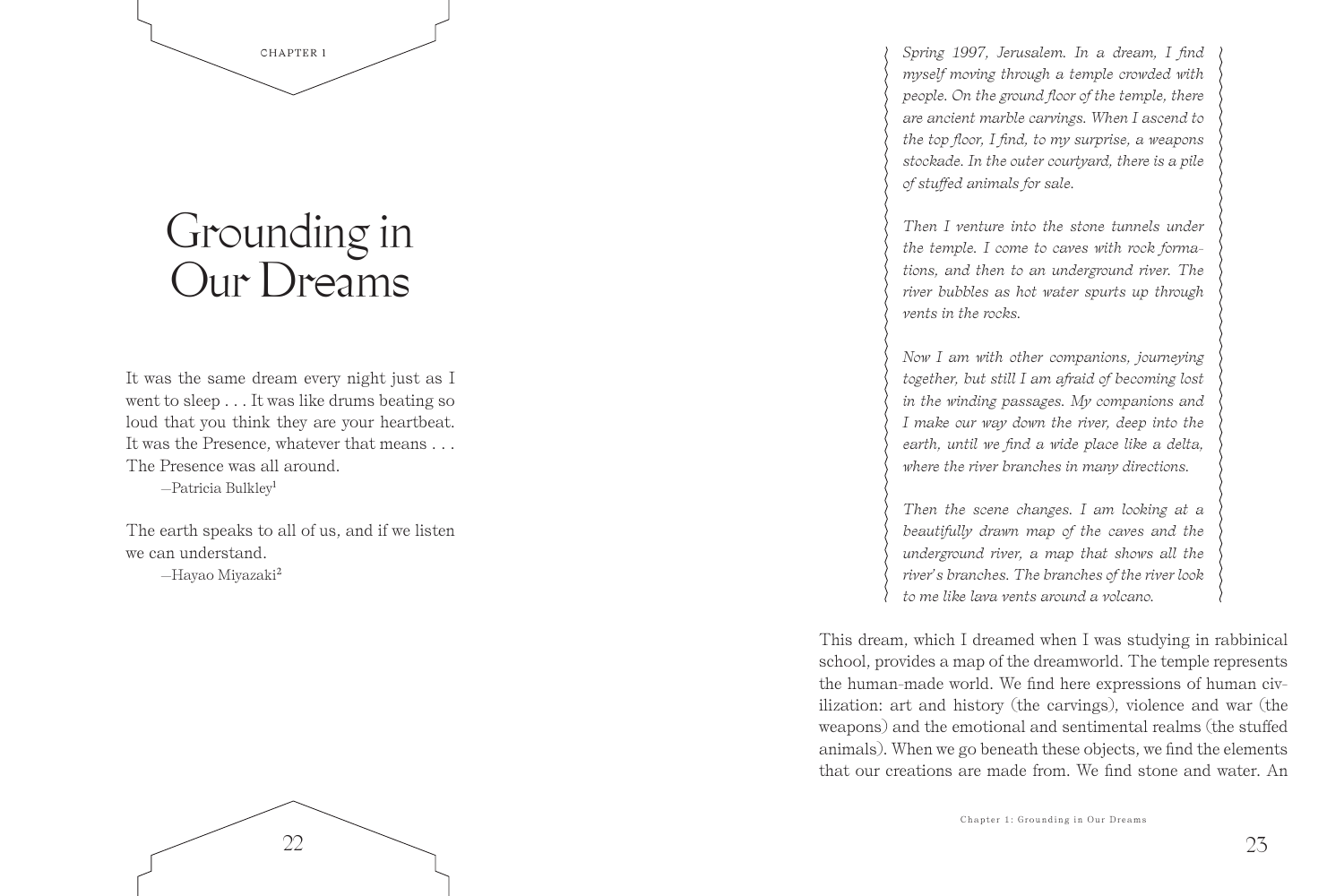underground river winds into the darkness and branches in many directions. This temple of the elements is much older and vaster than the temple up above. At this level of reality, in this place of wonder and terror, I connect to the power of the subconscious mind.

Then I am looking at a map—a record of the terrain I have just walked. This map shows the journey through the caves to the underground river, indicating that I am learning to navigate these layers of consciousness and chart them out for others. The map also shows me something I haven't yet seen: that the river is like lava vents stemming from a great volcano. The dreamworld, even in its vastness, has a single energy at its core: an elemental Presence that enlivens the dreamworld from below. We might say this Presence is the life-world in which the dreamer's consciousness is embedded. The fire of the volcano, the stone and air-filled tunnels of the caves, the water of the river—these are all signs of this Presence, which is Being itself.

The fact that the cave, the river, the heat all lie beneath the temple teaches me something important: that the sacred extends beyond the realms of human life. It precedes and surpasses us. The Great Temple is not a human-made building, but the cosmos itself, branching off into diverse realities, forging and reforging the elements that make life possible. In that elemental temple, that Place with a capital P, dwells the Presence that infuses the universe with life and meaning. Our dreams speak to us from that temple. We often dream in its elemental language, the language of the unconscious mind and the cosmic forces it senses within its depths.

> *New York City, 2011. I am sharing an apartment with my mother and a photographer I know. The two of them are lying in their beds. In a corner of the bedroom, I am writing notes, preparing a theology lecture for a class I am*

*to give the next day. The title of the lecture is "Magmatheism." I intend the lecture to repair a belief system that is broken.* 

By the time I receive this dream, I am a rabbi and a mother. I have cofounded, with Taya Mâ Shere, the Kohenet Hebrew Priestess Institute, an organization that trains ritual and spiritual leaders in earth-based, embodied, feminist Jewish leadership. At the Kohenet Institute, we regard dreams as messengers of the sacred. I know when I wake up that an important dream has come to me, and that it is a sequel to the underground temple dream.

If magmatheism were a word, which it isn't, its meaning would be something like "belief in the divinity of molten rock." It sounds like a religion, or a type of faith. The dream tells me that magmatheism is meant as a healing for a broken way of thinking. Perhaps it is a repair for centuries of disembodied theology, a turning back toward the bedrock of embodied existence. The dream includes a mother (one who nurtures) and a photographer (one who sees), both in beds. One might say the dream invites the nurturing of dream images, a rekindling of relationship with the realms of sleep that connect us and direct us toward our origins.

When I wake up, I go immediately to Facebook and ask my friends to define magmatheism.

One says: "Magmatheism is the belief that divinity dwells below the ground and every once in a while erupts out gloriously."

Another says: "By studying the ways in which rock is liquid, we can understand the oneness of all things . . . Our separation is an illusion. We are part of the whole."

A third says: "Honoring the magnetic pull to earth."

A fourth says: "The unmanifest that creates the foundation of all life."

All of these visions of my dream are true. They remind me that the images we encounter in our dreams are from a wild, unfettered landscape—a kind of "underground," a deeper-than-ordinary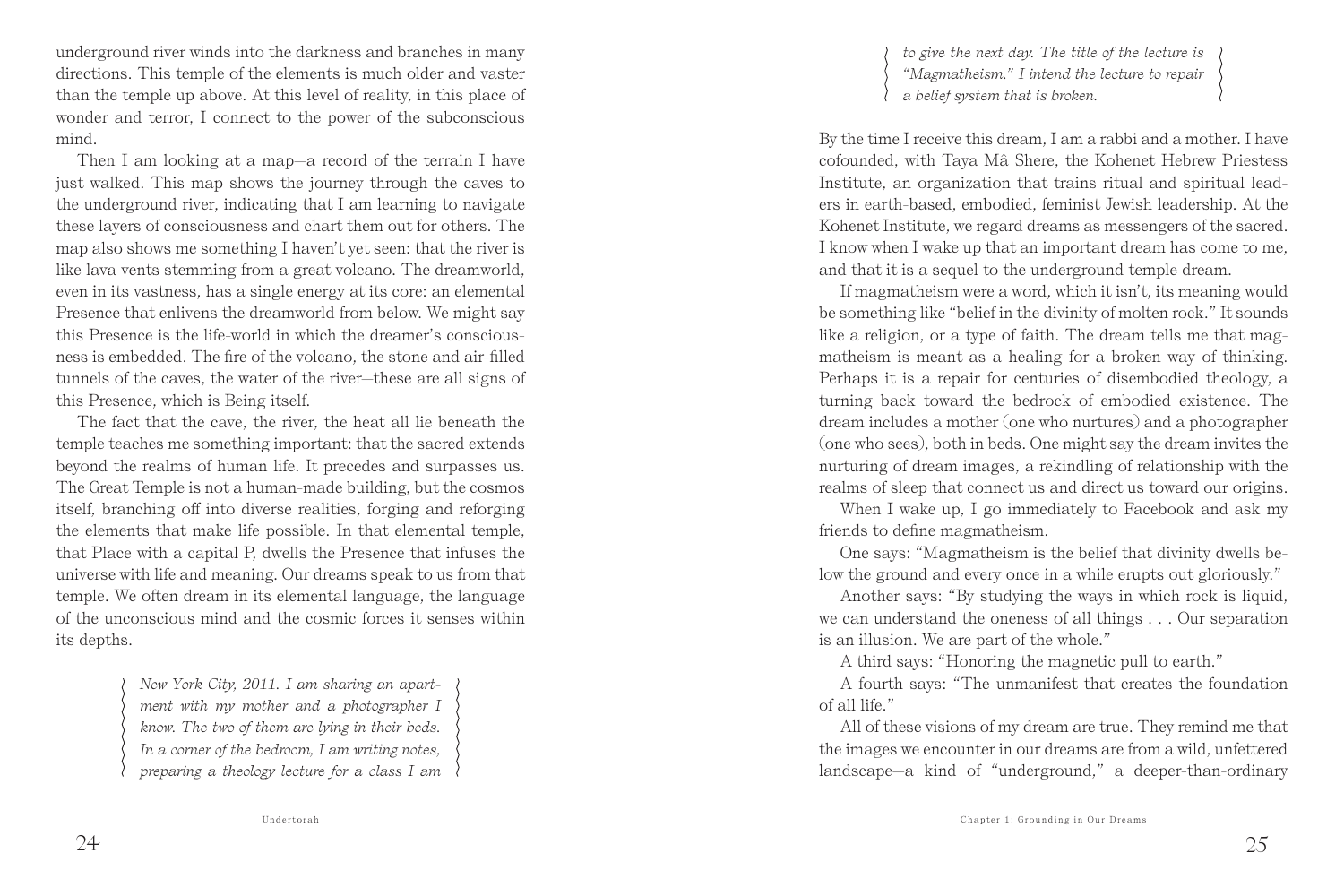reality where we can perceive directly what we only know dimly in our waking lives.

The message of "magmatheism" is that the wider cosmos is alive, and it is part of our extended selves. Our separation from nature is an illusion, and in dreams, where the ego's structuring consciousness is not so strong, we are able to transcend this illusion. We can see how our external worlds are ready and waiting to guide us along our paths, ultimately leading us back to the Source. Nature is ever guiding us home.

All of our encounters are meaningful. But the encounters we have in dreams are differently meaningful: wilder, unbridled. All realms of fantasy and imagery are possible in them. What appears in a dream doesn't have to appeal to reason. Dream imagery guides us, through the many streams available to it, to our purposes and paths. It hints to us of a conscious universe that connects and enlivens us, a fire under the mountain, a molten core. My encounter with this core offered me healing and transformation, a repair to my own belief system, and a renewed interest in and understanding of the power of dreams to guide us along the journey to our Source.

## THE DOOR THAT DREAMS OPEN

What is a dream? A dream consists of images, emotions, and sensations that occur in the mind during sleep, often in the form of a story. Most dreams occur during what is known as REM (or "rapid eye movement"), a period of sleep characterized by flickering eye motion, faster pulse, and dreaming. People generally dream three to six times per night, but many dreams are forgotten. It is said that dreams are more likely to be remembered if an individual awakens during the REM stage. Many have found that their dreams are easier to remember when they establish a practice of recording them upon waking. Recording dreams on a

regular basis stimulates our ability to remember them more often and more clearly. But this requires intention and discipline.

What are dreams for? Science suggests that dreams help us regain emotional health and peace.3 Other studies suggest dreams help us creatively solve problems we couldn't solve while awake.<sup>4</sup> Still others suggest that dreams allow us to generalize our learning and think more flexibly.<sup>5</sup>

These things may be true. But why would running our recent memories and feelings through a kaleidoscopic image-generator give us inner peace or solve our problems? And why do dream images, no matter how strange and unlikely, often turn out to be so apt and prescient? Dreams sometimes speak from an intelligence that seems wiser than our waking selves.

Science supports the observation that dreams have a visionary quality. Science journalist Alice Robb notes that "when we dream, the logic centres of our brain—the frontal lobes—go dark, and chemicals associated with self-control, like serotonin and norepinephrine, drop. At the same time, the emotion centres light up: we have a perfect chemical canvas for dramatic, psychologically intense visions."<sup>6</sup>

We can think of this deepened visionary faculty as something we drop into naturally when we dream—the same way that we drop into a deeper state when we engage in spiritual practices like prayer, chant, or meditation. We might call this deepened vision a gift—a way to stay in touch with our Source.

I think of dreams not only as internal perceptions generated by my consciousness, but also as teaching and healing from Spirit sent to us during sleep. Dreams are part of the human spiritual faculty—that is, the innate human ability to perceive ourselves as part of something larger. The fluid imagination of the dreamworld allows us this wider perception.

Indigenous people have long known that dreams communicate wisdom and have preserved that living knowledge when other cultures have forgotten it. Many Native Americans work with dream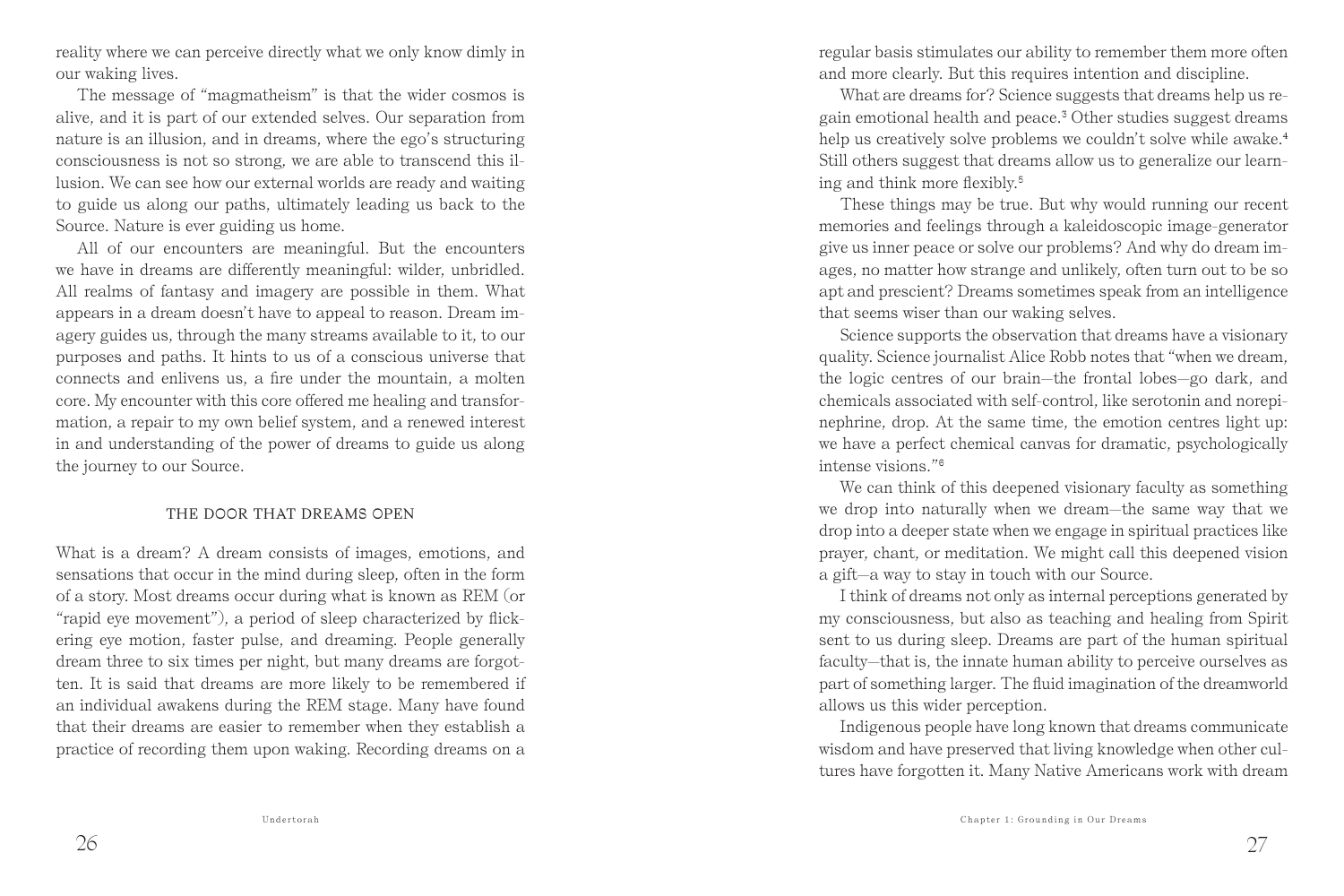presences as manifestations of spirit; some refer to powerful presences in dreams as *manitous* (guardian spirits or tutelary spirits). 7 Haudenosaunee (Iroquois) people understand dreams as "messages of the god within."8 Indigenous Mexicans report sharing dreams around the breakfast table, while the Guajiro people of Colombia begin their day with the question: "How were your dreams?"<sup>9</sup>

In my own Jewish tradition, mystical texts tell that a dreamer's soul journeys to heavenly realms, contacts angels and demons, and receives counsel or admonishment. As we've noted, the Zohar, a thirteenth-century kabbalistic work, relates that "when a person is asleep in bed, the soul leaves and roams above . . . "10 In other words, the dream is a journey of the soul, in which the soul encounters beings, places, and images that offer truth.

In my experience, a dream can offer advice—but rarely in a direct way, the way a friend or therapist does (though that sometimes happens). Mostly, dreams express themselves through images, bending characters and narratives into strange shapes we wouldn't see in waking life. The dream's images don't quite make sense, and yet they do. We might say that a dream communicates like e. e. cummings's poem "maggie and milly and molly and may":

> . . . milly befriended a stranded star whose rays five languid fingers were;

and molly was chased by a horrible thing which raced sideways while blowing bubbles:and

may came home with a smooth round stone as small as a world and as large as alone.

For whatever we lose(like a you or a me) it's always ourselves we find in the sea<sup>11</sup>

A dream is like the sea in the poem: a place where we find ourselves. It has elements that are decipherable and others that don't make literal sense (like "as small as a world and as large as alone") but nevertheless each phrase offers a felt sense, a current of meaning. The oddities and enchantments of dreams create a current that one can follow and open up to. When we follow these currents, as I followed the underground river in my dream, we learn how to live in touch with ourselves and a greater living universe. In the words of the poem, "it's always ourselves we find in the sea."

We might say that dreams are the poems we and the Divine send one another.

## THE GARDEN IN OUR DREAMS

In order to understand what a dream is trying to tell us, it is important to pay attention to the setting (something we will explore in much greater depth further on). While dreams are often very personal, many dreams have common elements, and certain settings tend to appear and reappear in the dreams of numerous people throughout history. For example, generations of people have recorded dreams that are set in a lush garden.

In sixteenth-century Tzfat, in the Galilee, a Jewish woman named Merchavah dreamed of walking in a garden. Rabbi Hayyim Vital, her teacher, recorded her dream, in which he also appeared. He wrote: "The trees there smelled of myrrh and aloe wood . . . Pools of water flowed in the garden and ornamental fountains emerged from them, flowing with water . . . She looked up and saw a noble woman, lovely and voluptuous, sitting in a high attic . . . The dreamer saw me standing next to her, and I was saying to her: 'Here, this is the true place.'"<sup>12</sup>

This gorgeous dream is connected to the beliefs of the kabbalists. For Merchavah and for Hayyim Vital, it would have been clear that the garden in the dream was the divine world, and that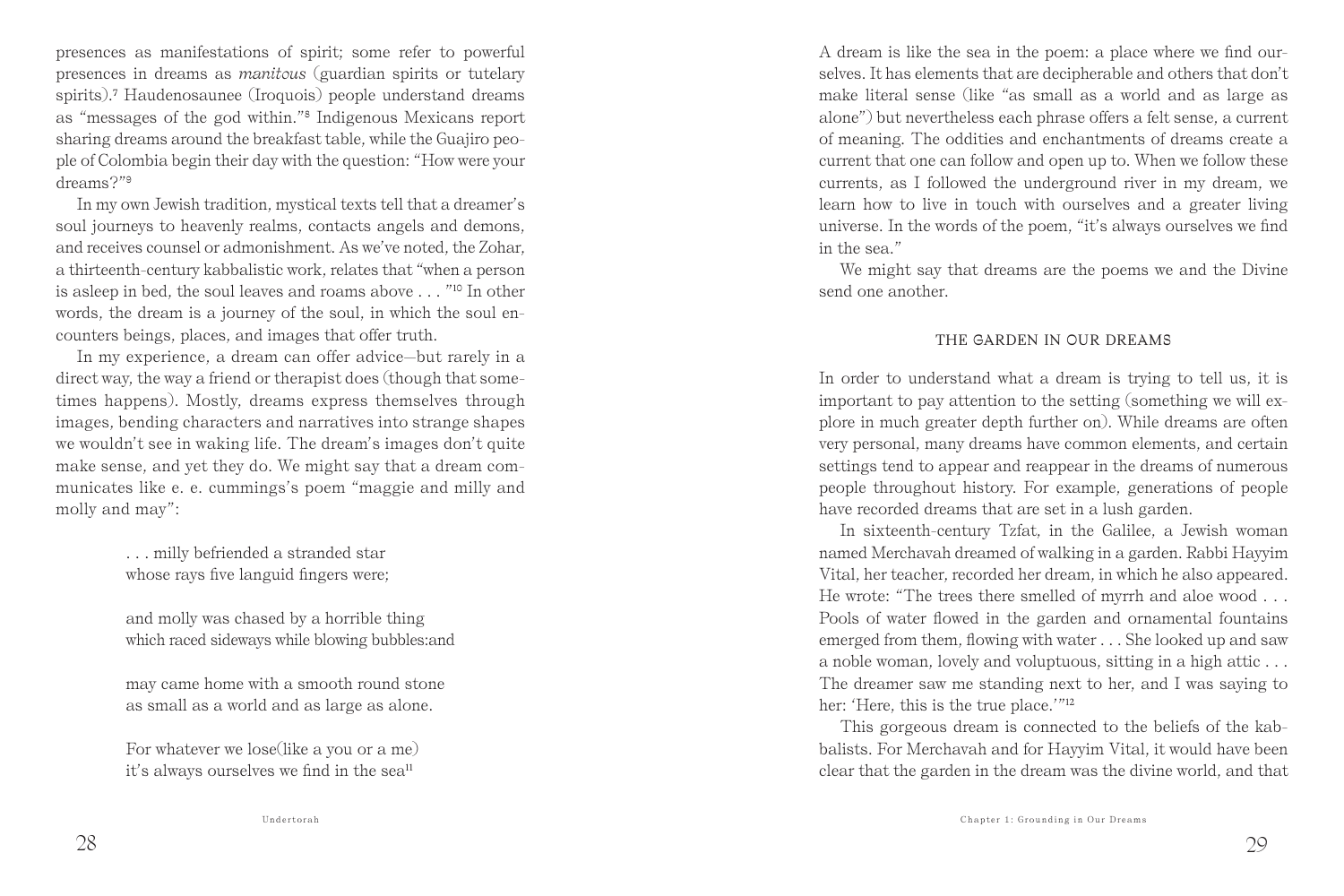the woman in the high attic was Shekhinah, Divine Presence. Hayyim Vital also records his own dreams of that woman and her garden. In his dream, a woman "as beautiful as the sun" helped him climb a ladder, step through a fiery portal, and enter "a wondrous yard with flowing rivers and fragrant, lush, verdant groves of fruit trees and tall shade trees."<sup>13</sup>

This image of the woman and garden who together embody Divine Presence is central to the Jewish mystical imagination. For the kabbalists, God has multiple aspects with different energies. One of the most important forms of God is the Presence, or the tangible divine energy within all physical substance. In Hebrew, this Presence is called Shekhinah (literally, Indwelling). Kabbalists understand this Presence as a feminine facet of God that receives the energy of all of the hidden realms and manifests that energy as the abundance of forms in the physical world. "The Shekhinah is in charge of all the blessings of the world, and from Her flow blessings for all."<sup>14</sup>

What the kabbalists are expressing, in contemporary terms, is an ecological view in which the world is a divine manifestation—a conscious, loving container within which life can unfold. Some contemporary Jewish mystics, like Rabbi Zalman Schachter-Shalomi and Rabbi Leah Novick, have compared this way of thinking to Gaia consciousness—the notion of a sentient world that has a consciousness of itself as a whole being.<sup>15</sup>

What I find most powerful and compelling about the Presence of the kabbalists is that She (or He, or They, since gender doesn't fully apply here) is not only an Entity but also a Place: the ground of being within which we live and move. Kabbalists speak of this Presence/Place as the Beloved, or the Bride, of the transcendent God. She is mother, garden, orchard, sea, temple, earth itself. She is the body of creation, the web of life, and "all things are united in Her."16 I imagine the mystics who encounter the Shekhinah are experiencing something very much like what I experience when I leave my house and walk in Central Park. I see that the trees,

water, stones and light are all uniquely themselves, and yet they are all part of a greater unity: a life-world that surrounds and informs me at every moment. This world is alive and seeks to be in dialogue with me. And this is how I read dreams: as a seeking-toward-dialogue from a Presence embodied in the whole of being—and perhaps also our seeking back.

Dream images show us our fundamental connection to Being to the world of plants, animals, earth and stars, what David Abram calls the "more-than-human world."17 We can never fully perceive the Being that holds us: we can't see the electrons or touch the stars that send their light to us from such a great distance. Nor can we see the cosmos inside us, the inner workings of our neurons, blood, muscle, and bone. These things are what author and ecologist Stephan Harding calls "the scientific 'invisibles'—the atoms, microbes and feedback relationships that make up the astonishing body of our living Earth."18 Yet somewhere within us we viscerally know the truth of our origins: that we are an organic particle of a vast living cosmos we can barely comprehend. As mystic and dreamworker Catherine Shainberg has written, "Dreaming is the language of the body."19 And our bodies are interwoven with the world's larger body.

Usually we think we are separate from that "natural world," but when we dream, it is as if someone has opened a back door through which we can circumvent our ordinary isolated consciousness and touch the life force of which we are a part. And when we do touch that great power, it touches back: we often feel a sense of love and desire, coming from what David Abram calls an "enigmatic cosmos" that speaks to us in "a myriad of tongues."20 The Zohar teaches that "at the time of sleeping . . . every person's soul goes out and rises up, and the souls conceal themselves inside Shekhinah."21 The Place of the dream, its landscape as well as its creatures, is a communication from the All.

In the contemporary West, we often think of dreams as the language of one's own personal psychology, the "psyche" or the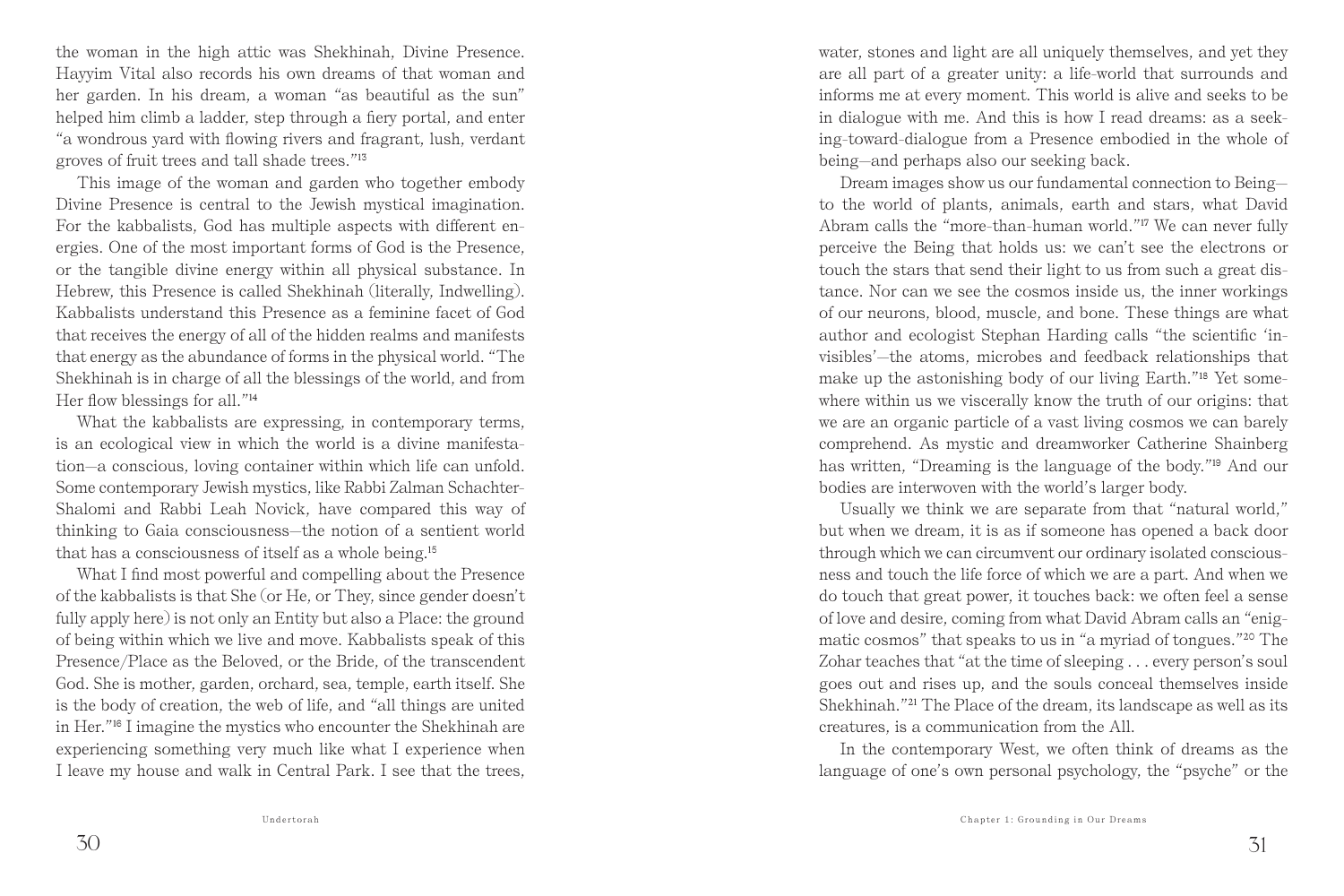"soul." Every character in a dream, we are told, is a reflection of us. For example, Michael Lennox writes: "Dream work . . . is entirely about self-investigation."22 If we subscribe to Jungian theories, we might also see dreams as reflections of a collective human psychology: the realm of archetypes.<sup>23</sup> All of these dream levels have power. But what if dreams are not so self-centered? As dreamworker Stephen Aizenstat writes, "Dream figures and images do not necessarily originate within the personal psyche of the dreamer."24 Dreams also open up our connection to what is larger than us. Aizenstat calls the cosmic aspect of dreams the "ecological consciousness" or the "world unconscious."25 We might call this the elemental aspect of the dream, where we encounter the great and mysterious powers within and all around us.

## THE SEARCH FOR DREAM HEALING

A dream is a powerful experience in and of itself. It doesn't need to be analyzed, categorized, or understood to make an impact. We don't need our dreams interpreted as much as we need them witnessed. And yet it's beneficial to consider what gifts a dream has brought us, because dreams have the power to change our lives in the waking world. As dreamworker Rodger Kamenetz and many others have noted, the images in dreams are a kind of medicine.26 Because dreams help us perceive ourselves as part of something larger, they are a balm for the things that ail our egoic selves: fear, resentment, inhibition, apathy, regret. And because they are a "back door" out of our ordinary consciousness, they can grant us a fuller vision of ourselves. They come to us when we are asleep, in a state of surrender, open to suggestion, and they offer us new ways of being that we can then try to integrate into our lives. Dreams, with their visionary quality, bring to light what is wounded, broken, or forgotten in us and our world, and show us paths to repair, remembrance, and healing.

Let me explain by sharing a dream from a woman I'll call Sasha, who is a healer and a kohenet ordained by the Kohenet Hebrew Priestess Institute.<sup>27</sup> Sasha shared this dream with me because I was the teacher in her dream. There is a talmudic tradition that dreams others dream about you have a message for you.28 This dream of Sasha's taught me a great deal about dream healing.

> *My teacher has called me to meet her at a cathedral in the middle of the night because, she says, "it has the best access to the fields." She tells me that there are tangles or disruptions in the fields we work with. She raises her hands and pulls down a series of large screens, like the maps or projection screens from school; they are maps of the nine layers of being/time/ space. She says the ninth layer, which is the top, is the easiest to read because it is just constellations—lines and dots—but you can see from this layer that there is a major disruption.*

*I say that I often work in the second and third layers, which are the pipes and ductwork. We both agree that when something seems off, the issue is usually located there, in the second and third layer. She says: "Go."*

*I dive underground, through dirt and rootlets to a layer of time and space with very low ceilings and a dirt and stone floor. I know I am in the foundations of somewhere very sacred. There are hordes of people wandering around, muttering and lost. I take a breath and then begin to push them away with my hands, saying: "Out!*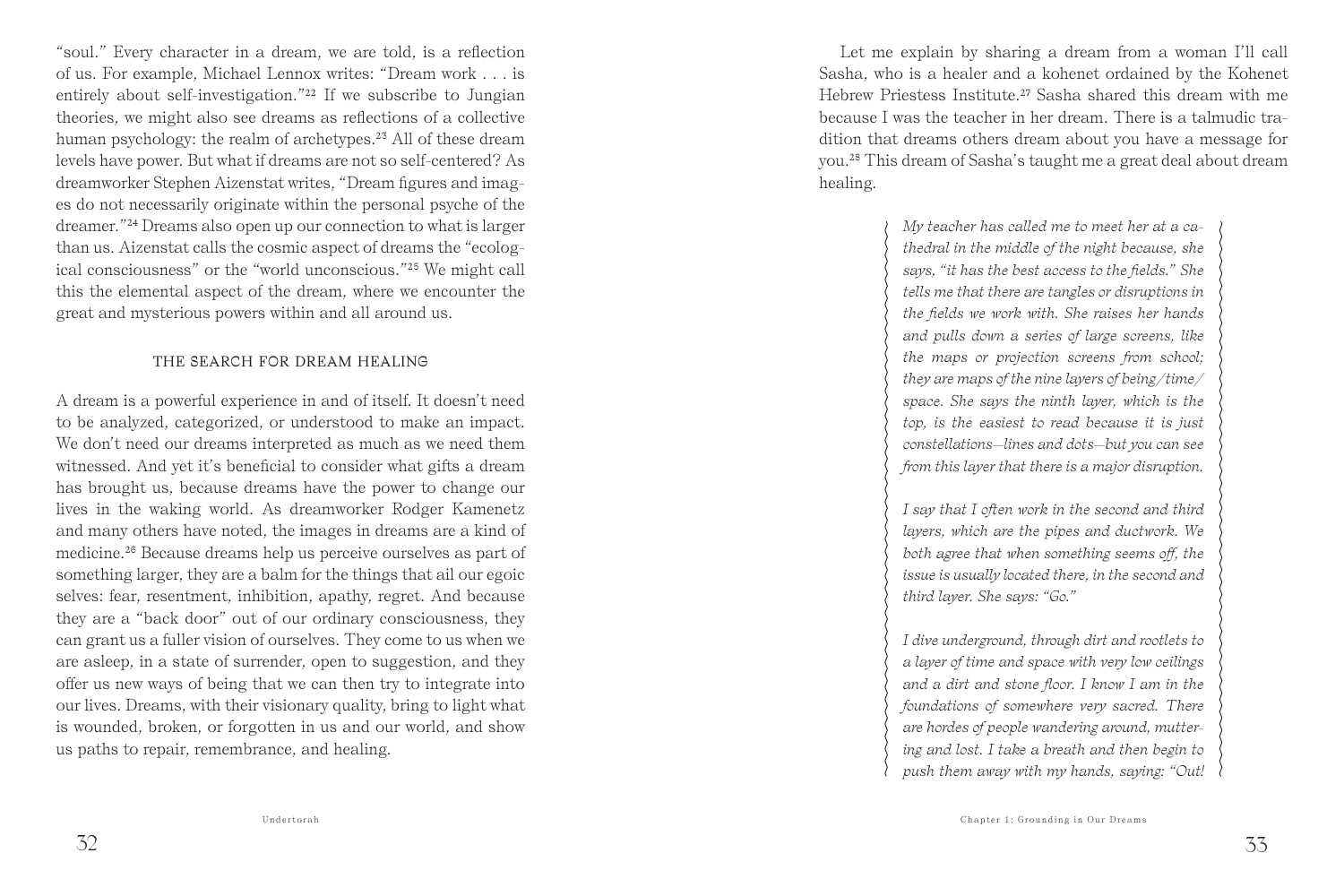*Out! Out! Return! Return!" Then I find what looks like a finger sticking out of the ground, and a hump of someone's back, just barely visible under the earth. I talk to my teacher in my mind, saying that there is a being stuck between the worlds. He is in* Shtiyah*, I say.*

*This being has stuck his finger in a hole and it is affecting the flow of the energies. Nothing can come in or out of the hole. I know I need to dislodge this massive creature, but first I need to understand him. This being is not exactly malevolent, but certainly disregulated and disregulating. I need to pull him out but I know he is much too heavy for me. The being is waterlogged and dense with the eating of earth. My heart is racing. It feels urgent, but I don't know what to do. I wake up in a sweat. I write down the word* Shtiyah*.*

In this dream, the teacher invites Sasha to a cathedral where there is good access to the "fields"—the energetic maps of reality. In Jewish mystical tradition, one of the names for Shekhinah is the Field, and the interpenetrating realms of space, time, and sentience are explicitly described in an ancient Jewish book known as the Book of Creation, or Sefer Yetzirah.29 Just as Jacob dreamed of a ladder connecting all elements of reality, Sasha dreams of a series of cosmic fields, each one only reachable from the other, like steps. She dreams her own version of the Place.

The teacher begins with the highest field: the ninth field, where Reality appears as simple dots and dashes. On this level, the teacher indicates a disturbance that must be repaired. Sasha then identifies herself as someone who works on levels "two and three," levels where hands-on work can be done, where there are "pipes

and ducts"—energy channels that might be clogged. The dreamer then dives underground and finds herself in a "sacred foundation" beneath the earth, another vision of the underground temple. First, she sees lost people wandering around and attempts to expel them. Then, she finds a being stuck between the worlds. She identifies this between-place as *Shtiyah*.

The term *Shtiyah* is a real term, though Sasha didn't know this until she looked the term up later. In Jewish legend, the *Even Shtiyah*, or Stone of Foundation, is the stone from which God began to create the world. It is the place where all things arise from one thing. A legend relates:

> Just as the fetus in its mother's womb starts at the navel and spreads out this way and that way to the four directions, so too the Holy One made the world, making the Stone of Foundation first and from it spreading out the world. It is called the Stone of Foundation for from it the Holy One began to create the world.<sup>30</sup>

According to the Talmud, this stone sits beneath the Holy of Holies. It is the foundation of the Temple, the elemental root of all. On that spot, the stone holds back the primordial waters. It is a portal to the deep. This stone appeared in Sasha's dream as an embodiment of the human predicament of living between worlds: the mundane realm and the realm of the cosmic whole.

In Sasha's dream, someone has gotten into this passageway and blocked it. His finger is stuck in the hole, like the finger of the Dutch boy in the dike. Sasha doesn't know what to do to remove the blockage, but she knows that the entity cannot remain in the passage between the worlds. She understands it is her task to clear the way so healing flow can happen. This is true in her waking life: she is a healer, of herself and others, and the dream has given her a picture of her work in the world. She is to remove